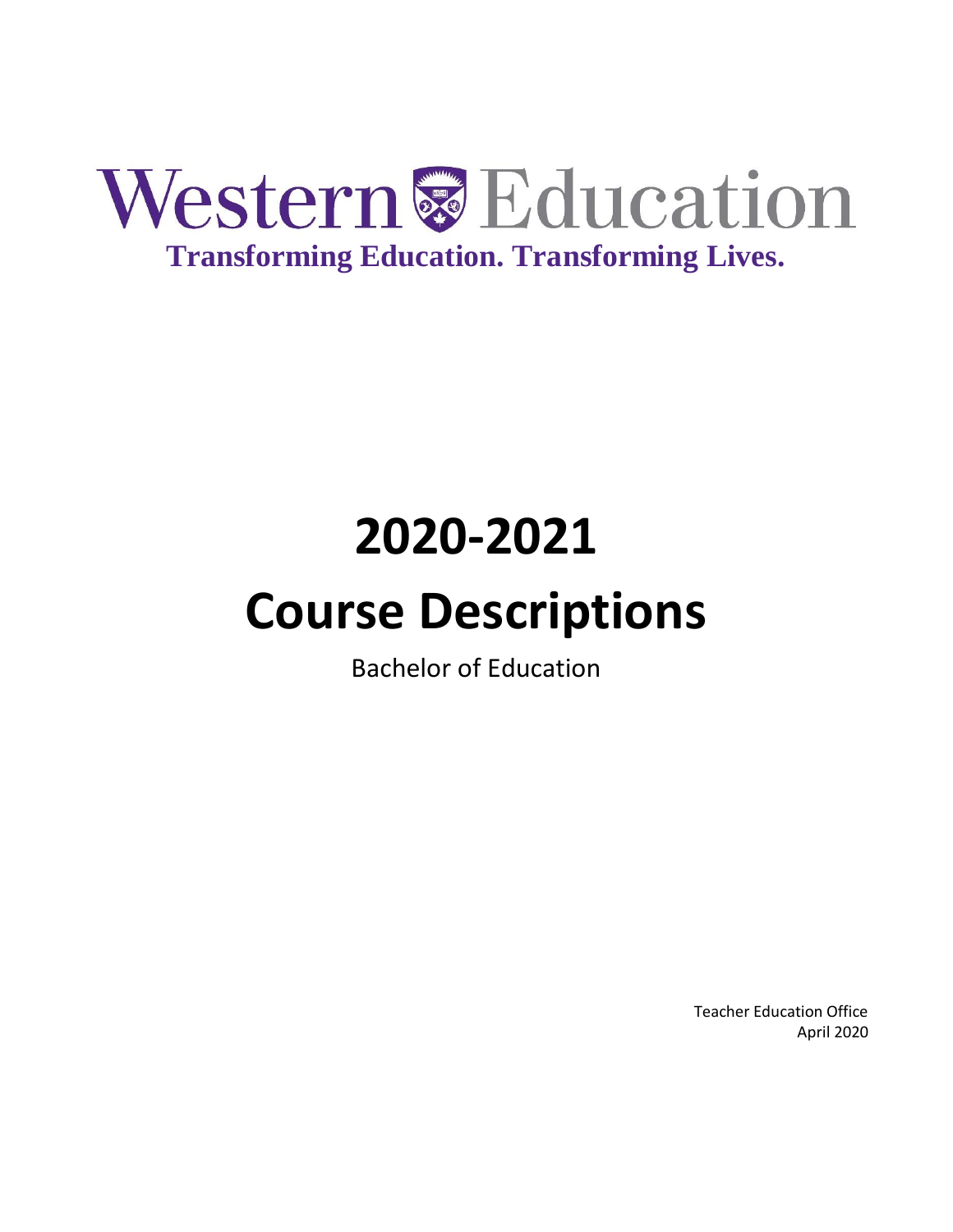# Table of Contents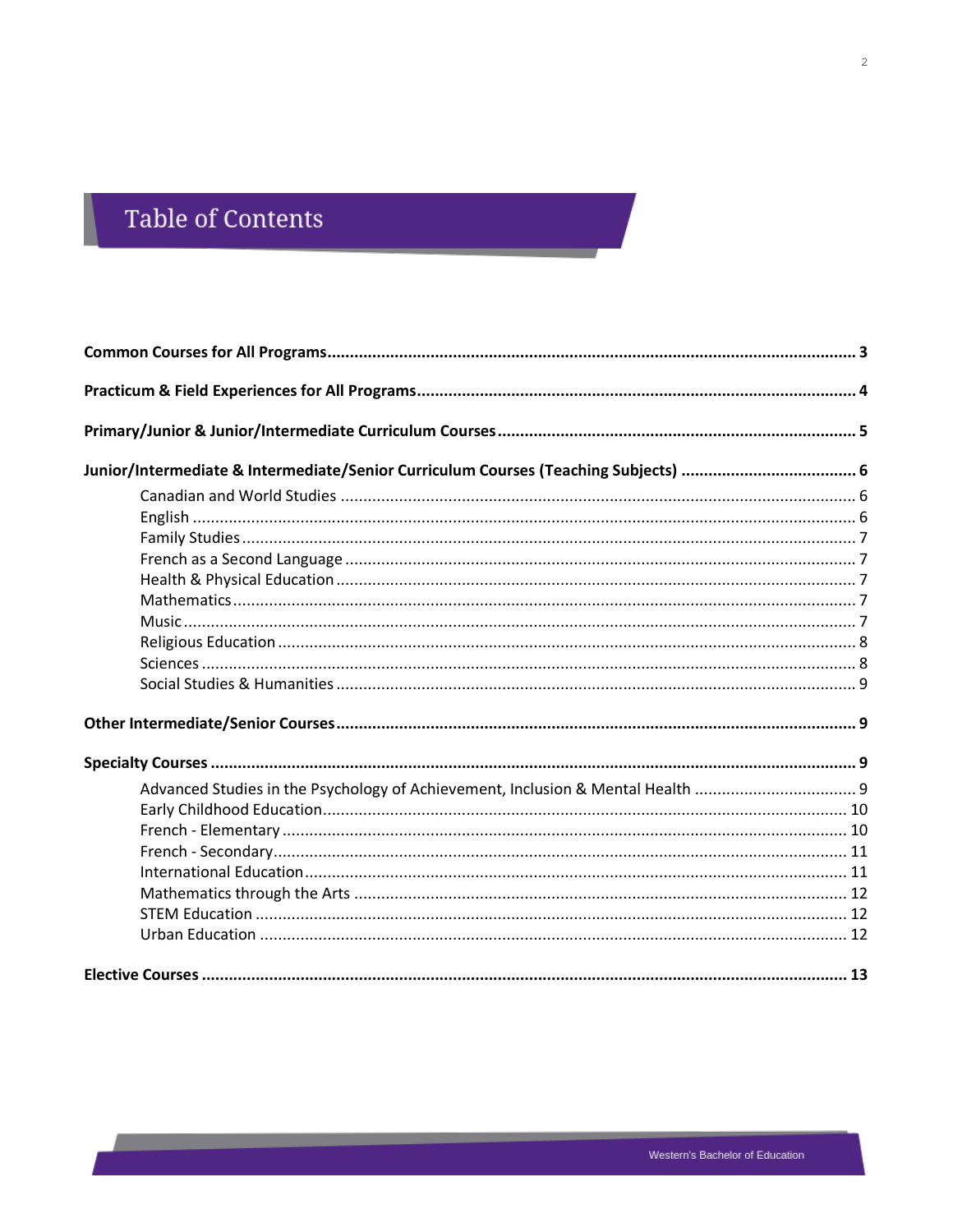#### <span id="page-2-0"></span>**EDUC 5007 Social Foundations**

An introduction to teaching as a profession through the study of the historical, colonial, political, socio-cultural, and legal dimensions of education. The course includes a critical focus on the structure, governance and contexts of Ontario education, relevant policies, and issues of equity to inform the practices of educators. *2 hours per week, full year, .5 credit*

#### **EDUC 5012 Creating Supportive Learning Environments**

Teacher Candidates learn to create inclusive, productive learning communities using meaningful, relevant, and culturally responsive instructional approaches. Candidates develop understandings about how the development of engaging and effective programs for students can build feelings of success, minimize behavioural concerns, and optimize learning for all students. *2 hours per week, full year, .50 credit*

#### **EDUC 5013Q Research and Assessment to Improve Student Learning**

Teacher Candidates learn how to gather information about their own students to serve in planning and assessment. They learn to use the iterative process of inquiry and data-based decision making to facilitate student learning and to use research in reflecting on their own practice. *.25 credit (Couse delivery is via small groups led by Master Teacher Mentors; 2 hours bi-weekly years 1 and 2.)*

#### **EDUC 5015Q Learning, Teaching, & Development**

Basic concepts, principles, and theories of learning and human development as they apply to teaching. Topics include establishing exemplary learning environments, selecting teaching strategies, differentiated instruction, universal instructional design, and the role of development in student transitions. *2 hours per week, first term, .25 credit*

#### **EDUC 5016S Special Education & Inclusion**

The role of the classroom teacher in the education of students with exceptionalities. Topics include Ministry of Education documents, the IEP and IPRC process, assessment for instruction, universal design, differentiated instruction, and the use of technology. An asset-based approach and strategies for inclusive education are emphasized. *2 hours per week, second term, .25 credit*

#### **EDUC 5423Q/S Aboriginal Education: Toward a Decolonizing Pedagogy for Teachers**

An exploration of the social, political, and historical contexts in which Aboriginal students receive schooling. Decolonizing pedagogical strategies, transformative learning activities, and learning contexts that provide promise for healing the ruptures in educational opportunities for Aboriginal students in Canada receive critical attention. *2 hours per week, first or second term, .25 credit*

#### YEAR TWO

#### **EDUC 5013Q Research and Assessment to Improve Student Learning**

Continued from year one.

#### **EDUC 5018Q Mental Health Literacy – Supporting Social-Emotional Development**

Designed to assist classroom teachers in understanding development, mental health, depression, family dynamics, self-esteem, and access to care, and the effect of these issues on student learning. Intended to raise teachers' awareness of signs that students may be in need of support. *Online, full year .25 credit*

#### **EDUC 5019S Safe Schools**

A focus on the understandings and practical knowledge necessary to develop safe and caring learning environments for all school students, regardless of race, creed, ancestry, ability, colour, gender identification, or sexual orientation. Examination of current trends in school violence and school violence prevention programs in Ontario schools*. 1.5 hours per week, full year, .25 credit*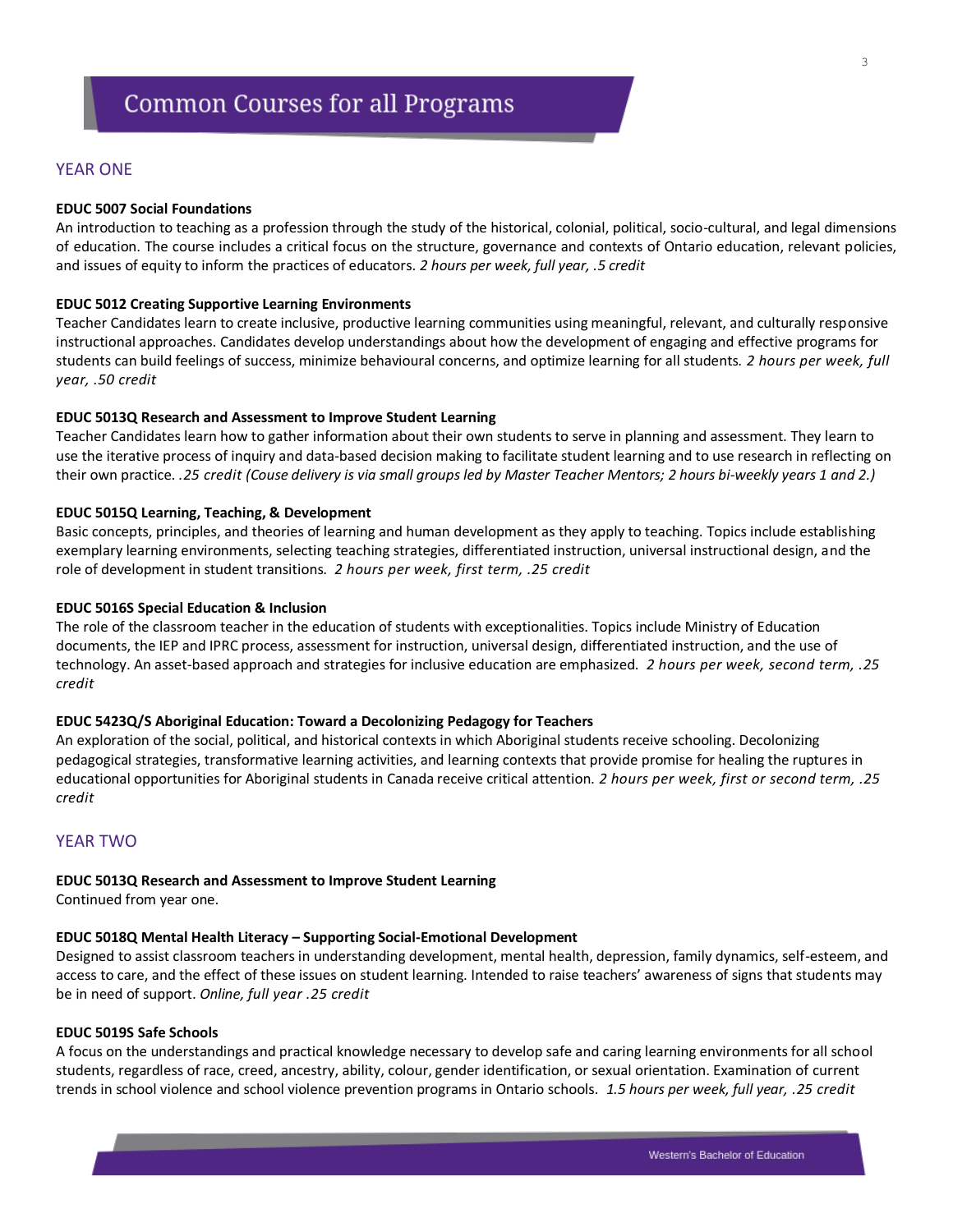#### <span id="page-3-0"></span>**EDUC 5008Q Transition to Professional Practice**

Presentations, workshops, seminars, symposia, and other events to support field experiences, practica, and specialty areas of study. These include Ministry, College, and Federation presentations, career and job preparation activities, and research, leadership, and other projects. *Half days weekly, years one and two of the B.Ed. program, non-credit*

#### **EDUC 5021Q Practicum 1**

Active observation within local schools. Teacher Candidates acquire a "big picture" understanding of schools, communities, students, and teachers as they observe in classrooms, participate in school life, and plan and teach their first lessons. *4 weeks, .25 credit. Year one, first term*

#### **EDUC 5022S Practicum 2**

An introduction to the duties and responsibilities of classroom teachers, in particular to the professional expectations of teachers and to the planning and teaching of lessons. Teacher Candidates develop instructional strategies and other skills, and demonstrate their potential for success as a teacher. *4 weeks, .25 credit. Year one, second term*

#### YEAR TWO

#### **EDUC 5008Q Transition to Professional Practice**

Continued from year one.

#### **EDUC 5023 Practicum 3**

Active observation and assistance in schools and classrooms during the first two weeks of September. Continued development of teaching skills and growth in independence with respect to lesson planning and teaching the curriculum. *6 weeks, .50 credit. Year two, first term*

#### **EDUC 5024 Practicum 4**

Consolidate teaching skills, develop independence, plan and teach a unit, evaluate students, teach some full days during weeks 5 and 6, or demonstrate potential to do so. *5-6 weeks, .50 credit. Year two, second term*

#### **EDUC 5025Q Alternative Field Experience A**

A field placement or research or leadership project, in support of specialty courses. *3 weeks, .25 credit. Year two, first term*

#### **EDUC 5026S Alternative Field Experience B**

A second field placement or research or leadership project, in support of specialty courses, or, with approval, another aspect of teacher development. *4 weeks, .25 credit. Year two, second term*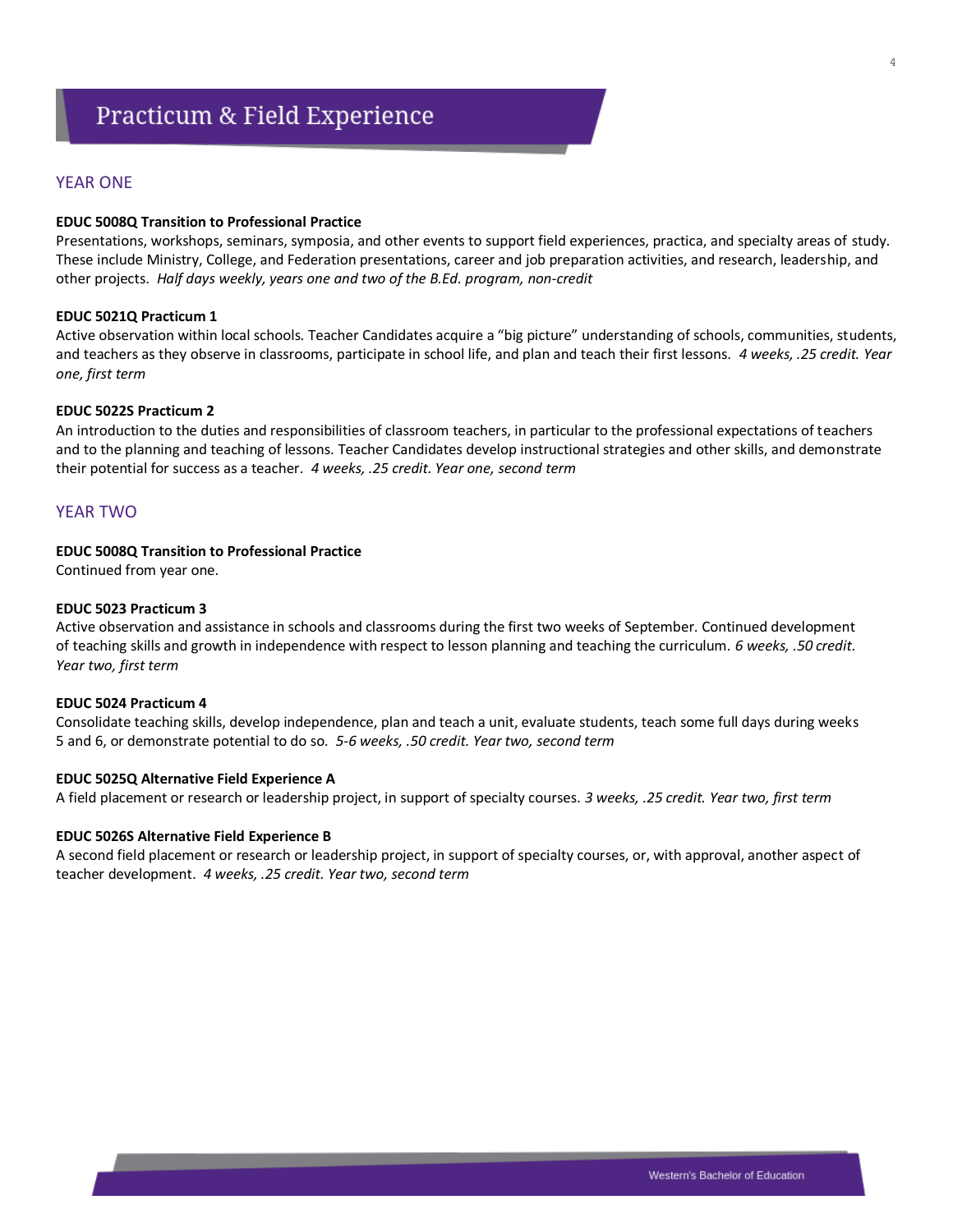#### <span id="page-4-0"></span>**EDUC 5173 Curriculum and Pedagogy in Elementary Language Arts**

An overview of teaching and learning in the English Language Arts for the elementary school grades with attention to speaking, listening, reading, writing, viewing, and representing. Course content focuses on appropriate pedagogies, the design and implementation of language arts curricula, and on critical issues and research in these areas. *2 hours per week, full year, .5 credit* 

#### **EDUC 5177Q/S Curriculum and Pedagogy in Elementary Social Studies**

A critical approach to Social Studies education emphasizing social action and interactive, hands-on, constructivist learning. Skills, attitudes, and understandings that support Social Studies education, and effective pedagogical methods for teaching in increasingly diverse classrooms, are modelled and examined. Environmental and sustainability education is also addressed. *2 hours per week, first or second term, .25 credit*

#### **EDUC 5178 Curriculum and Pedagogy in Elementary Science & Technology**

Approaches to and strategies for the teaching of science in the elementary school grades. Course content focuses on curricula and pedagogies that are true to the nature of science, consistent with desired educational aims, and appropriate for young learners. Significant attention is paid to environmental and sustainability education. *2 hours per week, full year, .5 credit*

#### **EDUC 5180K Teaching and Learning Mathematics (PJI)**

Strategies for the teaching and learning of mathematics in elementary school grades with particular attention to the Ontario Mathematics Curriculum, Grades 1-8. Methodologies and materials specific to selected topics are highlighted with emphasis on contemporary reform mathematics pedagogies, including the integration of computational thinking. *3 hours per week, full year, .75 credit*

# YEAR TWO

#### **EDUC 5171Q/S Curriculum and Pedagogy in Elementary Art**

The arts are an integral part of the school curriculum. This course focuses on methods, content, planning, instruction, and evaluation in elementary art education and provides opportunities to explore form and function, meaning, and the creative process in the arts. 3 *hours per week, first or second term, .25 credit*

#### **EDUC 5172Q/S Curriculum and Pedagogy in Elementary Health & Physical Education**

A focus on the content and teaching of the three strands of the Health and Physical Education Curriculum: Active Living, Movement Competence, and Healthy Living. Links to other subjects and the application of skills to life experiences are emphasized. Teacher candidates are expected to be involved actively in each class. *3 hours per week, first or second term, .25 credit*

#### **EDUC 5175Q/S Curriculum and Pedagogy in Elementary Music**

A focus on the creative process in integrated and learner-centered classrooms. Topics include the development of a philosophy of music education and its relationship to general principles of education, and the acquisition of the understandings, skills, and language required to teach music in elementary classrooms. *3 hours per week, first or second term, .25 credit*

#### **EDUC 5179Q/S Curriculum and Pedagogy in Elementary Dance & Drama**

Dance and drama are integral parts of the elementary school arts curriculum. This course focuses on methods, content, planning, instruction, and evaluation in elementary dance and drama education and provides opportunities to explore the creative process. 3 *hours per week, first or second term, .25 credit*

#### **EDUC 5437Q/S Supporting Primary and Junior Learners who Struggle with Reading and Writing**

A focus on how teachers can support primary and junior learners who struggle with reading and writing. Emphasis on practical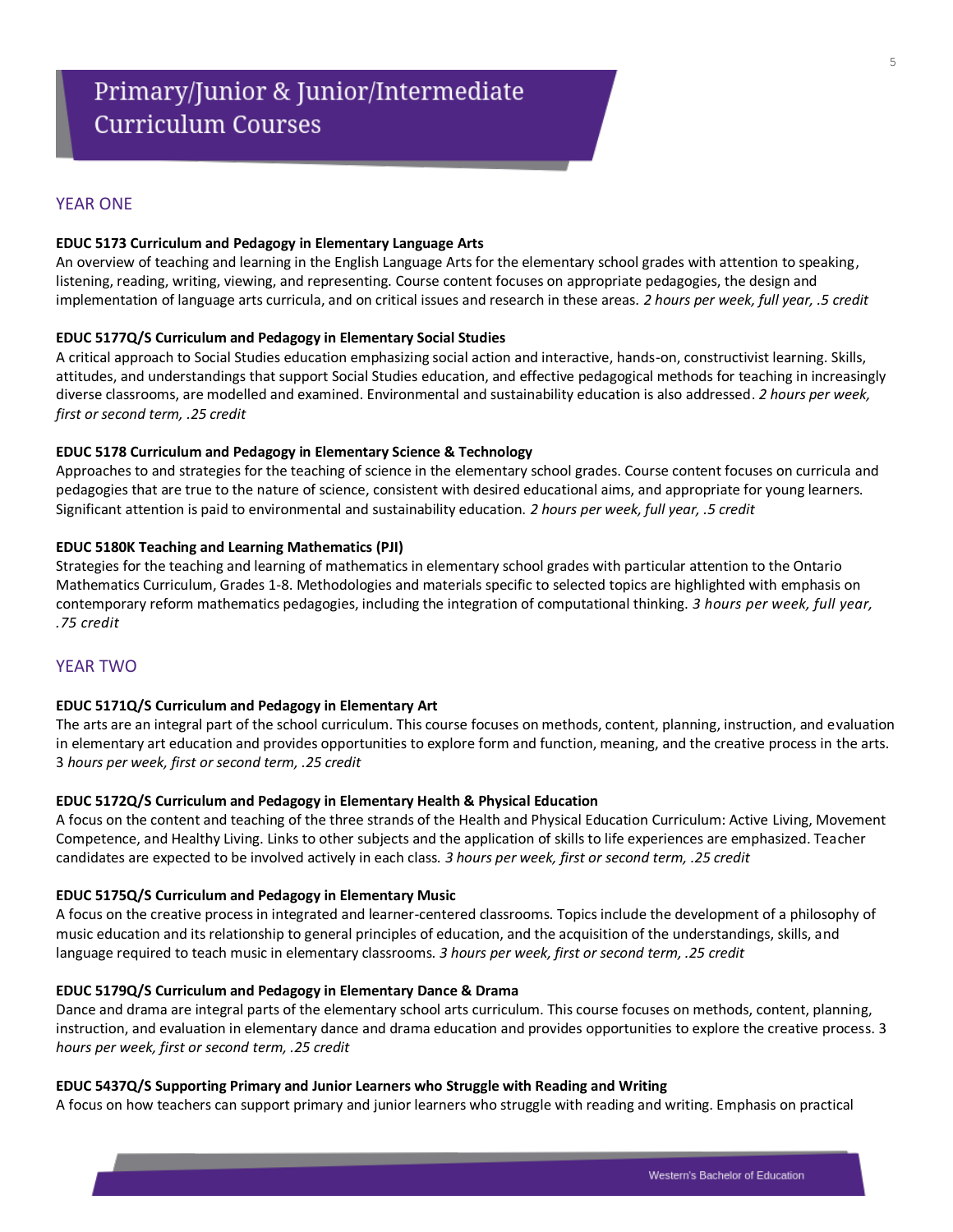assessment and instructional strategies for use in intervention and classroom contexts. *3 hours per week, first or second term, .25 credit*

#### **EDUC 5439Q/S Supporting English Language Learners**

A focus on ways in which teachers of linguistically and culturally diverse groups can support the language and literacy development of students for whom English is an additional language. Emphasis on practical strategies useful in diverse mainstream classrooms. *3 hours per week, first or second term, .25 credit*

# Junior/Intermediate & Intermediate/Senior **Curriculum Courses (Teaching Subjects)**

<span id="page-5-0"></span>Junior/Intermediate and Intermediate/Senior teacher candidates will complete the teaching subject course(s) for which they were admitted. All Teaching Subject courses are taken in YEAR ONE.

# <span id="page-5-1"></span>Canadian and World Studies

#### **EDUC 5212 Curriculum and Pedagogy in Canadian & World Studies - Geography**

A focus on curriculum and approaches to the teaching and learning of geography. Resources, assessment and evaluation procedures, and current issues in geography and social science education, including the use of geotechnologies and the place of environmental and sustainability education, are discussed.*4 hours per week, full year, 1.0 credit*

#### **EDUC 5213 Curriculum and Pedagogy in in Canadian & World Studies - History**

A critical examination of curriculum and instruction in history at the intermediate-senior level. A focus on approaches to teaching and learning, resources, assessment and evaluation, and on current issues and developments in history and social science education. *4 hours per week, full year, 1.0 credit*

#### **EDUC 5240 Curriculum and Pedagogy in Canadian and World Studies - Economics**

An introduction to curriculum and instruction in Canadian and World Studies for the senior grades with a particular focus on the curriculum in Economics. *4 hours per week, full year, 1.0 credit*

#### **EDUC 5242 Curriculum and Pedagogy in Canadian and World Studies - Law**

An introduction to curriculum and instruction in Canadian and World Studies for the intermediate/senior grades with a particular focus on the curriculum in Law. *4 hours per week, full year, 1.0 credit*

#### **EDUC 5244 Curriculum and Pedagogy in Canadian and World Studies – Political Science**

An introduction to curriculum and instruction in Canadian and World Studies for the senior grades with a particular focus on the curriculum in Political Science. *4 hours per week, full year, 1.0 credit*

# <span id="page-5-2"></span>English

#### **EDUC 5208 Curriculum and Pedagogy in Intermediate/Senior English**

An introduction to the historical and contemporary theories and practices of teaching English/Language Arts, Grades 7-12. Literature, literary theory, cultural/media studies, the sociology and psychology of literacy(ies) and language development, as well as curriculum design, implementation and assessment are included. *4 hours per week, full year, 1.0 credit*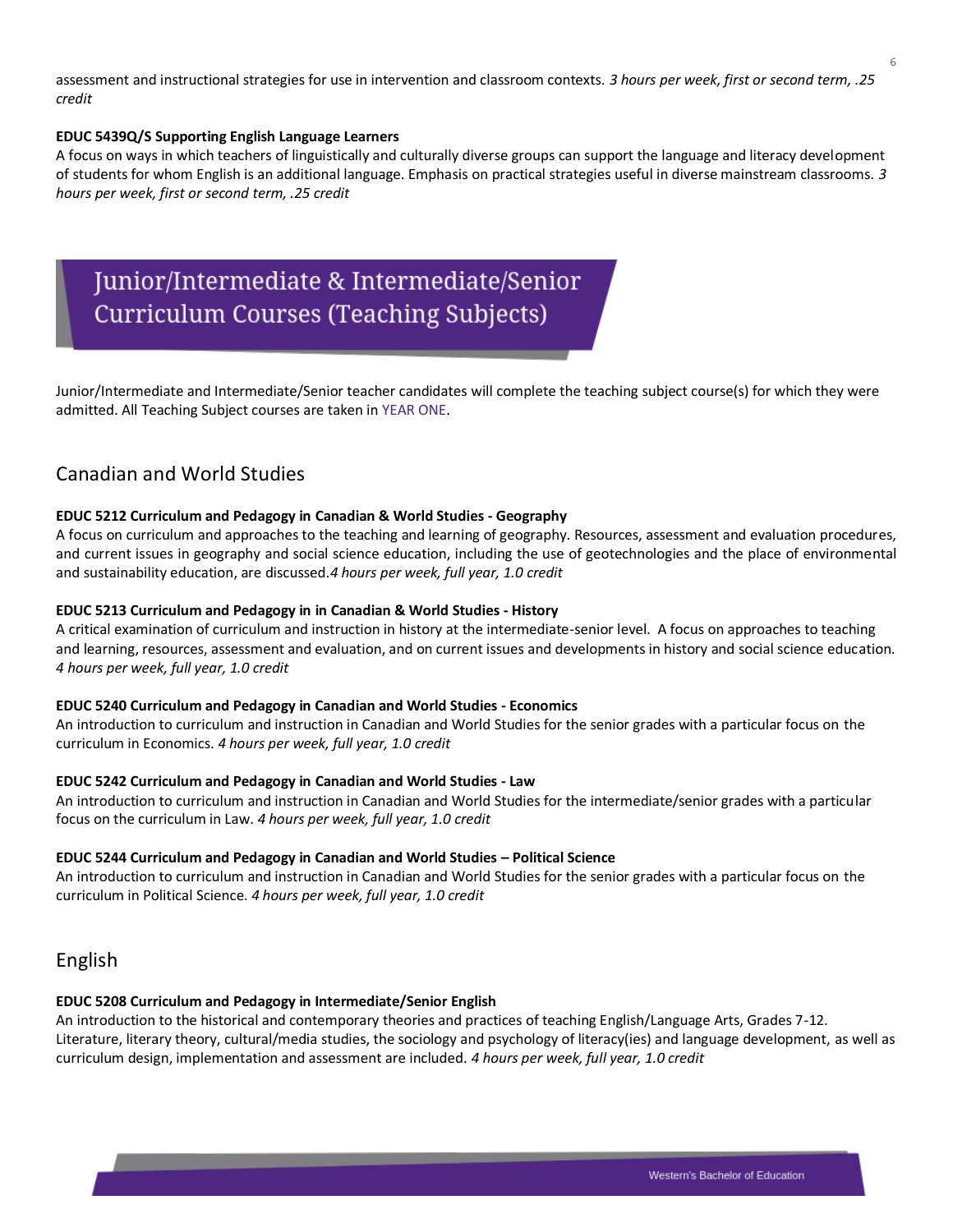# <span id="page-6-0"></span>Family Studies

#### **EDUC 5210 Curriculum & Pedagogy in Intermediate/Senior Family Studies**

A focus on the theoretical premises of planning and implementing suitable curricula in the various areas of Family Studies, and on instructional strategies, learning activities, and curriculum development. Attention to resources, assessment and evaluation procedures, and current issues in Family Studies. *4 hours per week, full year, 1.0 credit*

# <span id="page-6-1"></span>French as a Second Language

#### **EDUC 5107 French as a Second Language in Elementary Schools** (Must also be taken by Primary/Junior French Candidates.)

This course is intended for students who plan to teach French as a second language, core or immersion, in elementary schools. It will familiarize them with both past and current approaches to teaching French, textbooks commonly used, and techniques for teaching and testing French in a great variety of situations. *2 hours per week, full year, .5 credit*

#### **EDUC 5211 Curriculum and Pedagogy in Intermediate/Senior French**

Methods of teaching French as a Second Language, Grades 7-12. Students are introduced to theories of modern language learning and pedagogy applied to curriculum delivery and development. Motivation, classroom management, and student diversity in the modern language classroom will be addressed. *4 hours per week, full year, 1.0 credit*

# <span id="page-6-2"></span>Health & Physical Education

#### **EDUC 5220 Curriculum and Pedagogy in Intermediate/Senior Health & Physical Education**

An examination and application of instructional theories, teaching strategies and evaluation techniques for secondary school physical education. Approaches to curriculum development and the evaluation of resource materials. Motivation, student diversity and classroom management are also addressed. *4 hours per week, full year, 1.0 credit*

# <span id="page-6-3"></span>**Mathematics**

#### **EDUC 5136 Teaching and Learning Mathematics**

The professional and theoretical perspectives associated with learning and pedagogy in mathematics. Participants will be expected to reflect critically on both theory and practice, based upon psychological, epistemological, mathematical, and current pedagogical and curricular approaches, in light of how mathematics is taught in schools. *2 hours per week, full year, .5 credit*

#### **EDUC 5236 Mathematics for Teachers**

A focus on making mathematics engaging and meaningful for learners. Participants explore ways to develop connected knowledge, consistent beliefs, and positive attitudes towards mathematics, and are introduced to research on the nature, role, and development of teachers' knowledge of mathematics. *2 hours per week, full year, .5 credit*

# <span id="page-6-4"></span>Music

#### **EDUC 5137 Curriculum & Pedagogy in Vocal and Instrumental Music for the Intermediate Grades**

A focus on the creative process in integrated and learner-centered classrooms. Topics include the development of a philosophy of music education and its relationship to general principles of education, and the acquisition of the understandings, skills, and language required to teach music in intermediate classrooms. *2 hours per week, full year, .5 credit*

#### **EDUC 5239 Curriculum and Pedagogy in Instrumental Music for the Senior Grades**

The development of teaching strategies for contemporary instrumental techniques and curriculum, with appropriate resources. An emphasis on competent, reflective practice. Theories of learning, teaching, and integration are linked with music-making in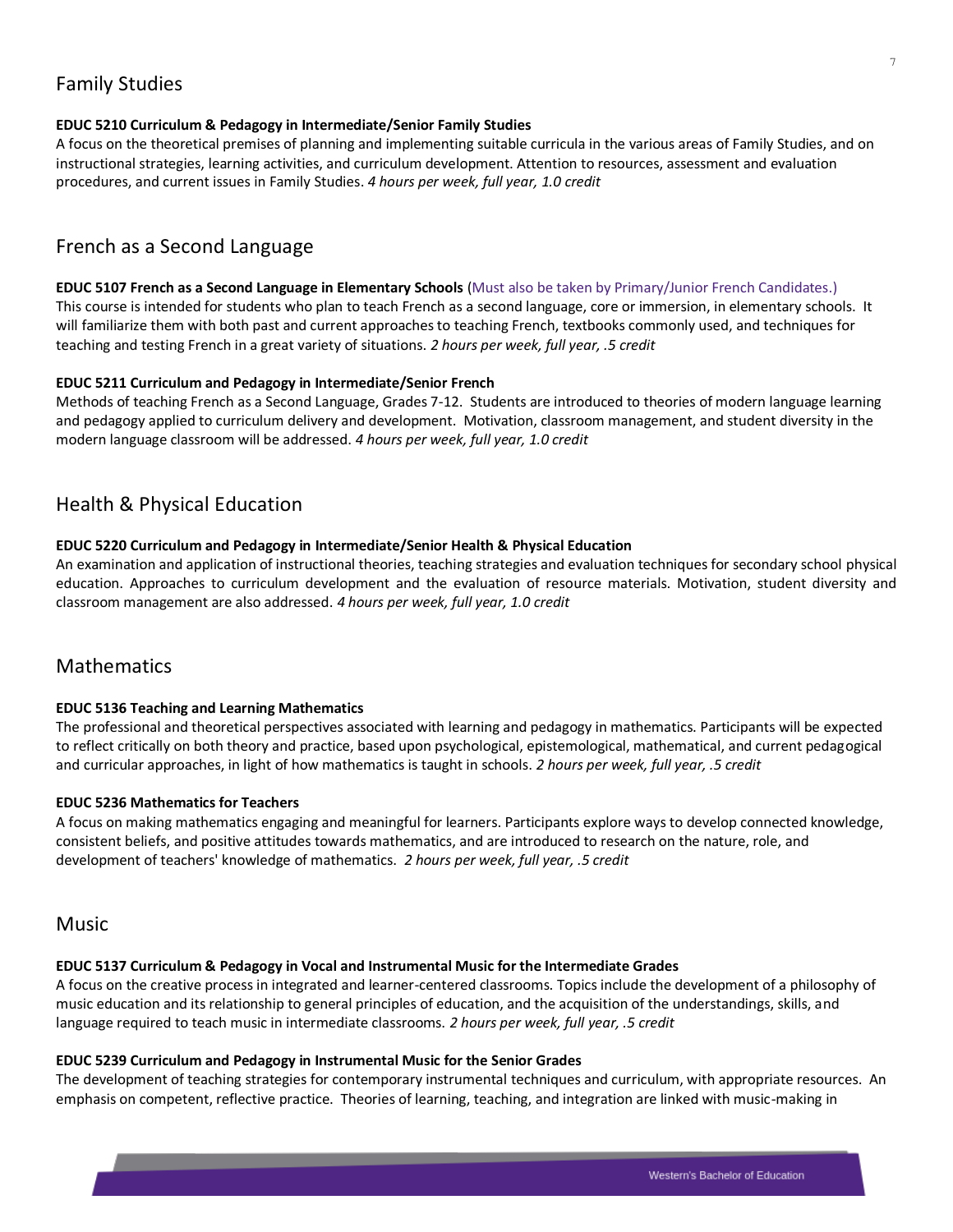#### **EDUC 5237 Curriculum & Pedagogy in Vocal Music for the Senior Grades**

A critical examination of contemporary learning theories in music education for the senior grades. Emphasis on pedagogy; curriculum design, development and assessment; resources and repertoire in vocal music; and teaching in the diverse classroom. *2 hours per week, full year, .5 credit*

# <span id="page-7-0"></span>Religious Education

#### **EDUC 5138 Curriculum & Pedagogy in Religious Education for the Intermediate Grades**

An examination of the religious education curriculum for the intermediate grades in Ontario Catholic schools and of the foundations of religious learning in a faith-based learning and teaching environment. Emphasis on theological background, religious literacy, pedagogical skill, curriculum design, and the effective planning and teaching of the religious education curriculum. *2 hours per week, full year, .5 credit*

*Antirequisite:* Religious Education 5445/5446 Teaching in Roman Catholic Elementary/Secondary Schools

#### **EDUC 5238 Curriculum and Pedagogy in Religious Education for the Senior Grades**

An examination of ecclesiastical, constitutional, catechetical, and political contexts surrounding the Ontario Catholic Religious Education Curriculum, and of theories of adolescent spirituality, faith, and moral development. Teacher Candidates are encouraged to understand teaching as a vocation and the role of the teacher as scholar-practitioner and reflective practitioner. *2 hours per week, full year, .5 credit*

Antirequisite: Religious Education 5446, Teaching Strategies for Roman Catholic Secondary Schools

# <span id="page-7-1"></span>Sciences

#### **EDUC 5202 Curriculum and Pedagogy in Senior Biology**

An introduction to curriculum and pedagogy in science with particular emphasis on biology. A focus on pedagogical practice and theoretical perspectives on science teaching, the nature of science, and cognitive, behavioural and social theories of science learning and adolescent development. Ontario secondary science curricula are also examined. *4 hours per week, full year, 1.0 credit*

#### **EDUC 5205 Curriculum and Pedagogy in Senior Chemistry**

An introduction to curriculum and instruction in chemistry in the Intermediate-Senior divisions. Students design and critique instructional approaches based on a consideration of the nature of science and science education. Attention to constructivist, cognitive, behavioural and social theories of learning, and to motivation, student diversity and classroom management. *4 hours per week, full year, 1.0 credit*

#### **EDUC 5221 Curriculum and Pedagogy in Senior Physics**

A critical introduction to curricula and pedagogy in science with particular emphasis on physics. A focus on pedagogical practice and on the theoretical perspectives in science, learning, instruction, and society which can guide that practice. An explicitly developmental approach requiring teachers to assume responsibility for their own professional growth. *4 hours per week, full year, 1.0 credit*

#### **EDUC 5223 Curriculum and Pedagogy in Intermediate/Senior Science-General**

An introduction to curriculum and pedagogy in science with particular focus on pedagogical practice.

An examination of theoretical perspectives in science teaching including the nature of science, cognitive, behavioural and social theories of science learning, and adolescent development. Ontario secondary science curricula are also examined. *4 hours per week, full year, 1.0 credit*

#### **EDUC 5241 Curriculum and Pedagogy in Senior Environmental Science**

An introduction to curriculum and instruction in science for the senior grades with a particular focus on the curriculum in environmental science. *4 hours per week, full year, 1.0 credit*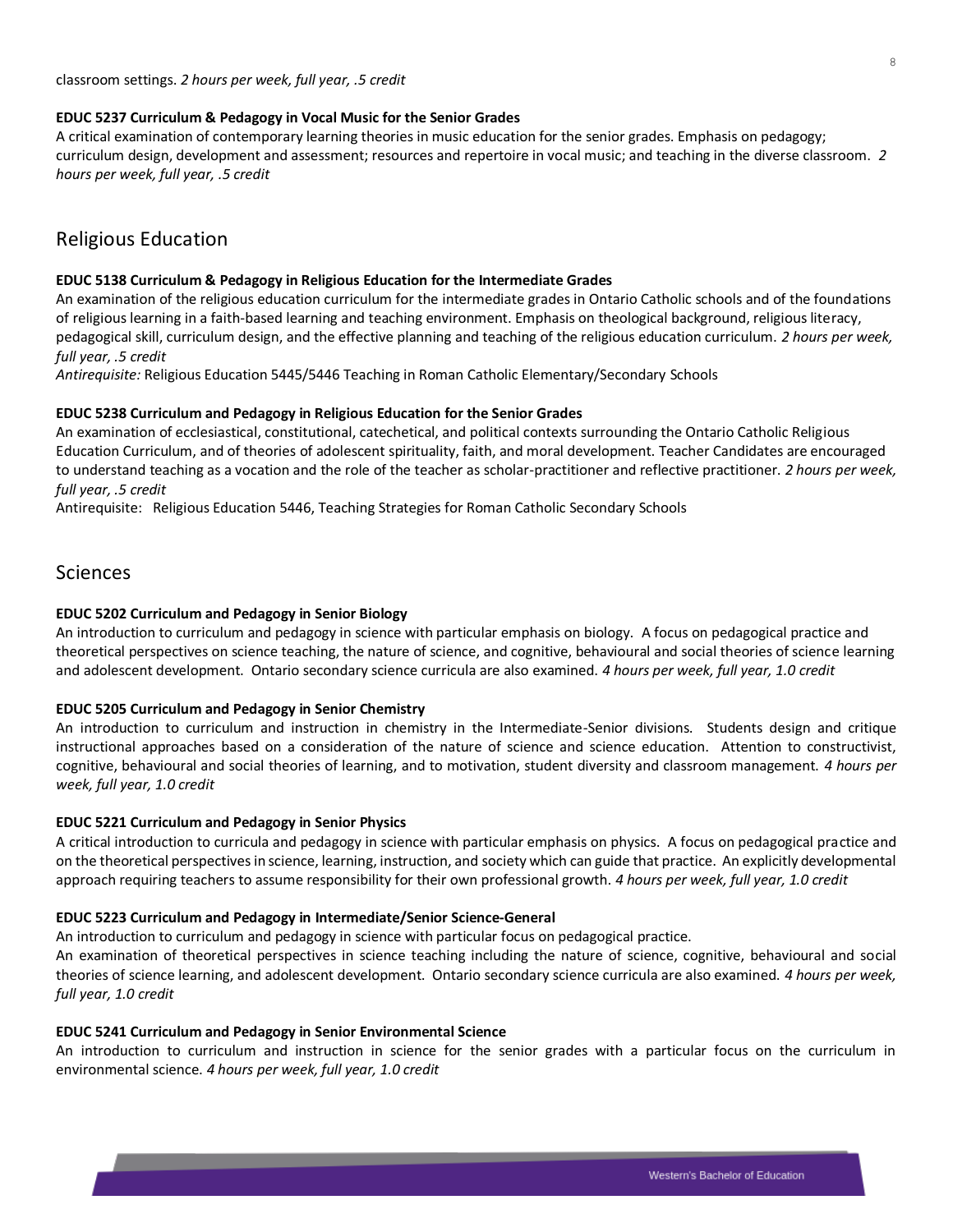# <span id="page-8-0"></span>Social Studies & Humanities

#### **EDUC 5214 Curriculum and Pedagogy in in Social Studies and Humanities - Social Studies General**

An introduction to curriculum and pedagogy in the Social Studies. A focus on instructional strategies, learning activities, resources, assessment and evaluation procedures, and current issues in contemporary social studies including environmental and sustainability education. *4 hours per week, full year, 1.0 credit*

#### **EDUC 5243 Curriculum and Pedagogy in Social Studies and Humanities - Philosophy**

An introduction to curriculum and instruction in Social Studies and Humanities for the intermediate/senior grades with a particular focus on the curriculum in Philosophy. *4 hours per week, full year, 1.0 credit*

# **Other Intermediate/Senior Courses**

<span id="page-8-1"></span>All Intermediate/Senior Teacher Candidates will complete these courses in YEAR TWO:

#### **EDUC 5439Q/S Supporting English Language Learners**

A focus on ways in which teachers of linguistically and culturally diverse groups can support the language and literacy development of students for whom English is an additional language. Emphasis on practical strategies useful in diverse mainstream classrooms. *3 hours per week, first or second year, .25 credit*

#### **EDUC 5457 A Pedagogy of Multiliteracies**

An introduction to multiliteracies with emphasis on supporting meaning making and critical analysis across the curriculum. Topics include assessing semiotic demands in a course, multimodal literacies, digital literacies, funds of knowledge, and participatory culture. 3 *hours per week, full year, .5 credit*

# **Specialty Courses**

# <span id="page-8-3"></span><span id="page-8-2"></span>Advanced Studies in the Psychology of Achievement, Inclusion & Mental Health

# YEAR ONE

#### **EDUC 5480 Introduction to Teaching Students with Exceptionalities**

Students will critically understand various conceptions of education for students with exceptionalities and apply these to problems of practice. Common exceptionalities will be examined with respect to psychological characteristics, assessment, interventions, and program accommodations and modifications. Models of delivering services and the individual educational plan will be examined. *4 hours per week, second term, .5 credit* 

#### **EDUC 5481 Social and Emotional Learning**

This course focuses on the social and emotional learning of all students, including those with social, emotional, and behavioral exceptionalities. Topics include mental health, safe schools, and societal acceptance of people with exceptionalities. Students will learn to apply Individual Educational Plans, positive behavioral supports, program accommodations, modifications, and interventions. *4 hours per week, first term, .5 credit*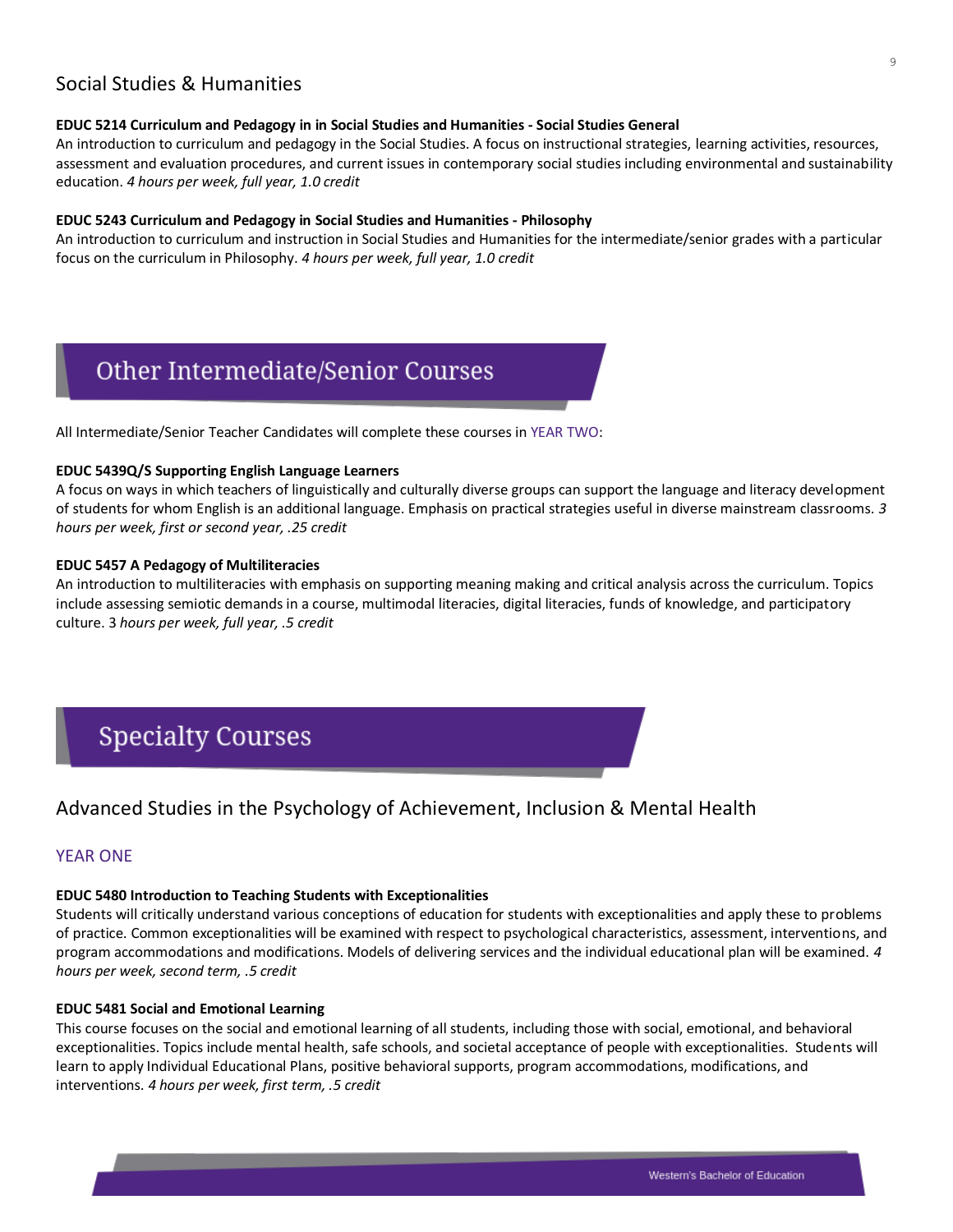# YEAR TWO

#### **EDUC 5482 Academic Learning for Students with Exceptionalities**

Students will learn to analyze and address problems of practice concerning the academic learning of students with exceptionalities. Topics include general practices such as strategy instruction, universal design, and differentiated instruction; and subject-specific practices in decoding, reading comprehension, written composition, mathematics, and content area subjects*. 3 hours per week, full year, .5 credit*

# <span id="page-9-0"></span>Early Childhood Education

# YEAR ONE

#### **EDUC 5460 Curriculum, Pedagogy, and Learning in Early Childhood Part 1**

Introduction and critical analysis of historical and contemporary theories of children and early childhood curricula (e.g., developmental and reconceptualist) and current debates and advances in the field (e.g., children's rights and issues of equity and social justice). Implications for implementing Ontario curricula to foster strong teacher/child, school/family, and interprofessional relationships. *2 hours per week, full year, .5 credit*

## YEAR TWO

#### **EDUC 5461 Curriculum, Pedagogy, and Learning in Early Childhood Part 2**

Critical analysis of diverse approaches to early childhood curriculum and of implications for curricular commonplaces in the Ontario context. A complement to core curricular instruction with emphasis on advanced curriculum development, implementation, and assessment to enhance children's meaning making*. 3 hours per week, full year, .5 credit*

# <span id="page-9-1"></span>French - Elementary

#### YEAR ONE

#### **EDUC 5107 French as a Second Language in Elementary Schools**

This course is intended for students who plan to teach French as a second language, core or immersion, in elementary schools. It will familiarize them with both past and current approaches to teaching French, textbooks commonly used, and techniques for teaching and testing French in a great variety of situations. *2 hours per week, full year, .5 credit*

# YEAR TWO

#### **EDUC 5414Q Teaching French Immersion**

This course is designed to develop an awareness of the variety of programs that exist in Canada and of the instructional strategies needed to teach in such programs. Emphasis will be placed on the development of language in a French Immersion program through an integrated approach*. 3 hours per week, first term, .25 credit*

#### **EDUC 5464S The Common European Framework of Reference (CEFR) for Primary/Junior**

An introduction to pedagogical approaches associated with the Common European Framework of Reference for Languages/CEFR (Council of Europe, 2001), including the three-dimensional character of its global proficiency scales (communicative activities, language quality, and strategies), and its emphasis on continuously linking teaching and assessment.*3 hours per week, second term, .25 credit*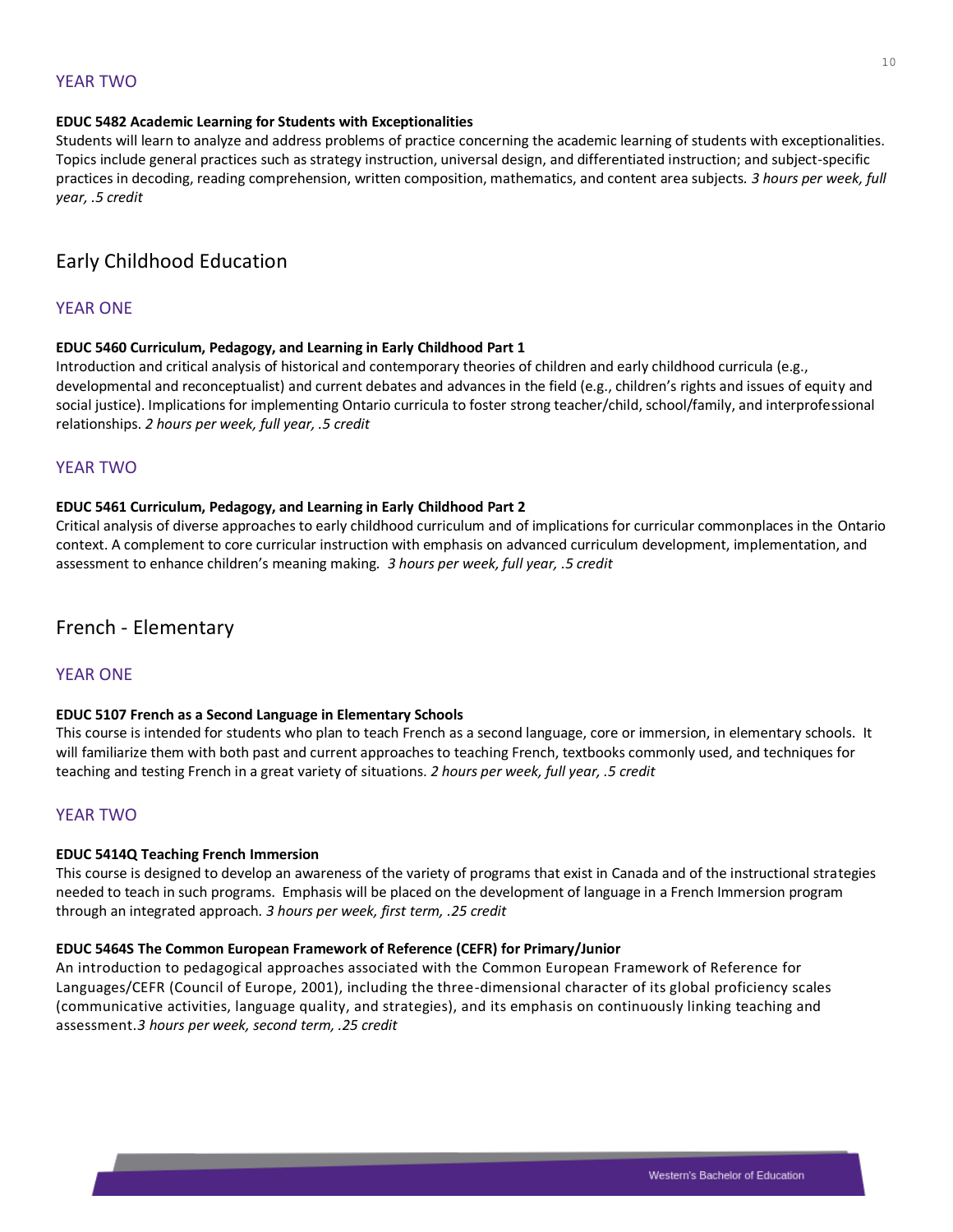#### <span id="page-10-0"></span>**EDUC 5463 Second Language Acquisition: The Common European Framework of Reference (CEFR)**

A focus on pedagogical approaches associated with the *Common European Framework of Reference for Languages/CEFR* (Council of Europe, 2001), including the three-dimensional character of its global proficiency scales (communicative activities, language quality, and strategies), and its emphasis on continuously linking teaching and assessment. 2 *hours per week, full year, .5 credit*

# YEAR TWO

#### **EDUC 5462 Second Language Acquisition: Curriculum & Pedagogy**

An examination of major theories of Second Language acquisition that have had an impact on and continue to shape the field of French language pedagogy. Emphasis on the application of contemporary approaches to curriculum development and on education for diverse students*. 3 hours per week, full year, .5 credit*

#### **EDUC 5456S DELF/DALF Accreditation**

Teacher Candidates acquire knowledge and skills to support their application to the French Embassy for certification of linguistic proficiency level in French. Emphasis on assessment of global proficiency scales related to teaching and assessment. *1.5 hours per week, full year, .25 credit*

# <span id="page-10-1"></span>International Education

## YEAR ONE

#### **EDUC 5470Q Framing International Education in a Globalizing World**

A study of the larger visions and historical conditions of international education and of how these visions and conditions shape local practices in an interdependent and deeply asymmetric world. Teacher Candidates develop understandings of their sociocultural positions as students and as prospective international educators. *Two hours per week, first term, .25 credit*

#### **EDUC 5471S Internationalizing Curricula: Teaching for a Global Perspective**

An examination of varied approaches to the internationalization of curricula, in local and international contexts. Particular focus is placed on the aims and approaches of the International Baccalaureate (IB) and international service learning as models for fostering international mindedness and global citizenship. *Two hours per week, second term, .25 credit*

# YEAR TWO

#### **EDUC 5472Q Teaching Abroad: Opportunities and Challenges**

An exploration of opportunities for working in educational contexts internationally in private, public, and NGO sectors, with particular focus on the international schools sector. Teacher Candidates examine the benefits and risks as well as the practical, personal, and ethical challenges of living and teaching in a foreign culture. *3 hours per week, first term, .25 credit*

#### **EDUC 5473S Research in Intercultural Contexts**

To develop their capacities as prospective teacher researchers in intercultural contexts, Teacher Candidates explore culture and cross-cultural communication under conditions of heightened mobilities, global connections and colonial legacies. They learn to read cultural dynamics by examining anthropological, literary and media representations of culture, travel and encounter. *3 hours per week, second term, .25 credit*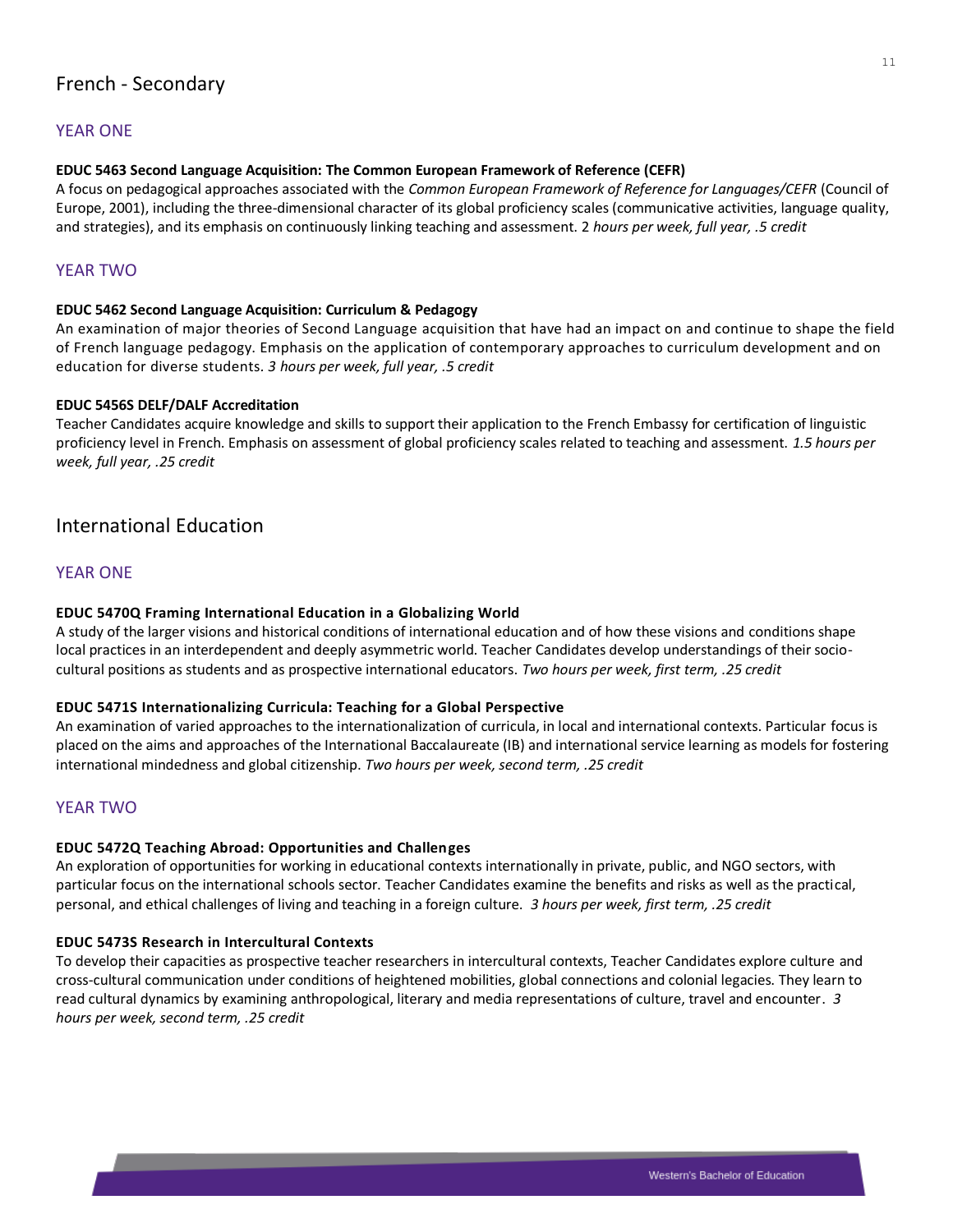# <span id="page-11-0"></span>Mathematics through the Arts

#### YEAR ONE

#### **EDUC 5485 Designing Aesthetic Experiences for Young Mathematicians**

Teacher candidates will engage in arts-informed making and design of mathematics learning experiences; explore a variety of ideas, events, technology, materials and pedagogies, including making; and develop a capacity for addressing the "artistic puzzle" of designing mathematics learning as a "story" worthy of human attention. *2 hours per week, full year, .5 credit*

#### YEAR TWO

#### **EDUC 5486 Engaging the Wider Community in Support of Mathematics Learning**

Teacher candidates will investigate knowledge mobilization in mathematics education using arts-informed modes; learn ways to engage parents, colleagues and the wider community, through networks and communities of practice; and investigate how to extend learning experiences of students to wider audiences, to participate and contribute ideas in the world around them. 3 *hours per week, full year, .5 credit*

# <span id="page-11-1"></span>STEM Education

#### YEAR ONE

#### **EDUC 5465 Introduction to STEM Education**

An introduction to the nature and value of integrated and multi-disciplinary collaborations in Science, Technology, Engineering, and Mathematics education. Teacher Candidates develop critical perspectives and explore issues in STEM education in terms of policy and practice. *2 hours per week, full year, .5 credit*

#### **EDUC 5467 Computational Thinking in Mathematics and Science Education**

A critical introduction to the role of computer coding and digital making as ways of teaching mathematics and science concepts and relationships. The history, current trends, and future possibilities of computational thinking in mathematics and science education are situated with the broader context of mathematics, science, and technology education. 2 *hours per week, full year, .5 credit*

#### YEAR TWO

#### **EDUC 5466 Curriculum and Pedagogy in STEM Education**

A focus on STEM education within the broader curricular spectrum. Teacher Candidates develop pedagogical content knowledge, and skills, technologies, instructional strategies, and assessments to support the design and development of STEM projects. *3 hours per week, full year, .5 credit*

# <span id="page-11-2"></span>Urban Education

#### YEAR ONE

#### **EDUC 5477 Urban Schools – Year 1**

An examination of social, political, economic, and educational factors that affect student achievement and engagement in urban schools. Issues of race, ethnicity, class, poverty, gender, sexual orientation, and other background factors are explored. Teacher Candidates acquire critical frameworks to assist in addressing inequities in urban schools. *2 hours per week, full year, .50 credit*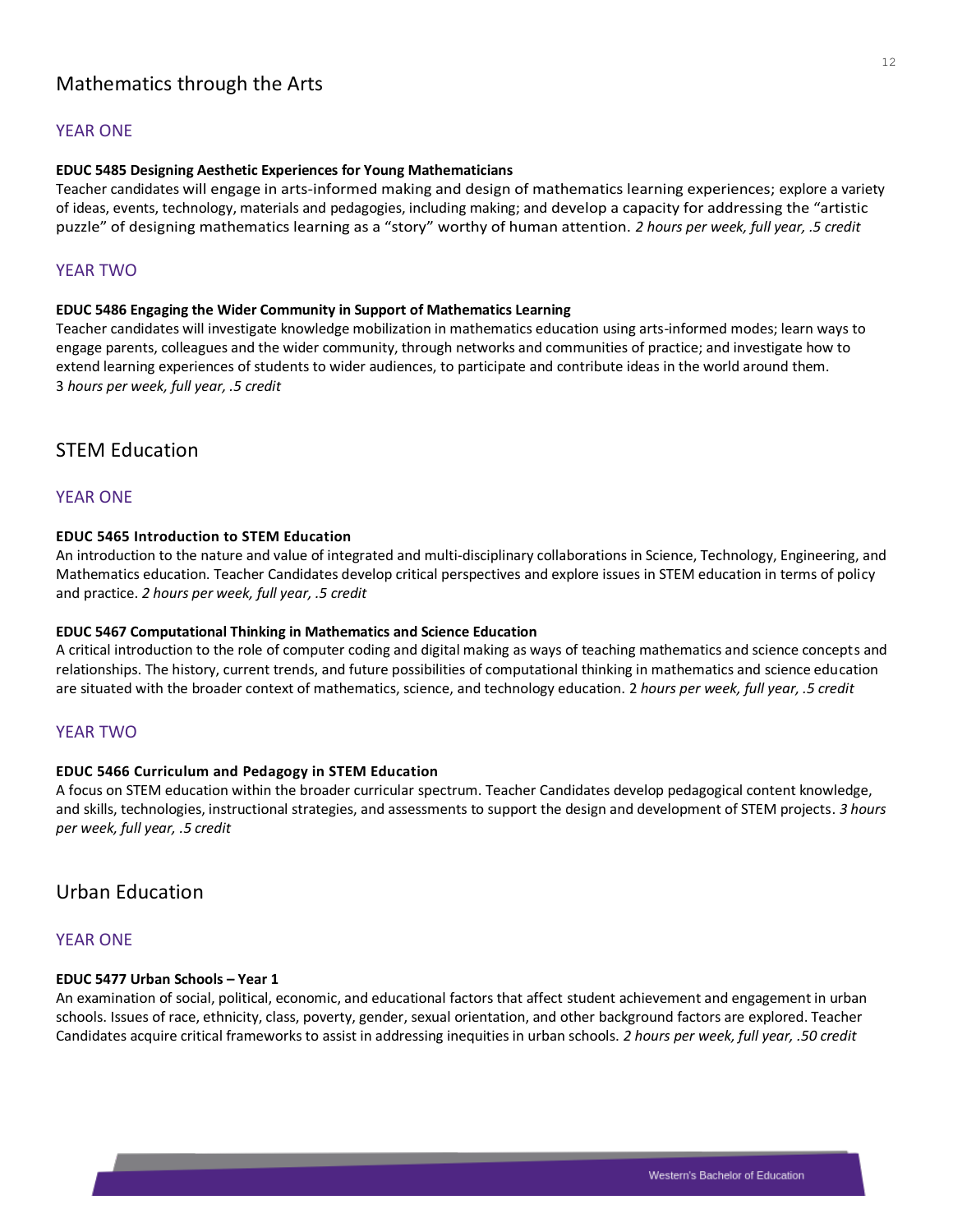# YEAR TWO

#### **EDUC 5476 Investigating Urban Schools: A Case Study Approach**

An introduction to a case study approach for investigating equity issues in urban schools. Teacher Candidates identify appropriate topics and investigative methods, and reflect upon their findings in terms of relevant literature and their own experiences in urban schools. *3 hours per week, full year, .50 credit*

# **Elective Courses**

## <span id="page-12-0"></span>**For all Teacher Candidates. Course overload may be required:**

## YEAR ONE

#### **EDUC 5445 Teaching in Roman Catholic Elementary Schools**

Curricula and teaching strategies for prospective teachers in Roman Catholic Separate Schools. Particular emphasis is placed on the Canadian Catechism Program and the Family Life Education Program used in Catholic elementary schools. *2 hours per week, full year, .5 credit*

Antirequisite: Religious Education 5138, Curriculum and Pedagogy in Religious Education for

Roman Catholic Secondary Schools

*Note: Catholic school boards may give hiring preference to Teacher Candidates who have taken this course.* 

#### **EDUC 5446 Teaching in Roman Catholic Secondary Schools**

A contemporary philosophy of Catholic education for secondary school teachers. The role of the teacher in building community within the school and in fostering students' spiritual quest and sense of social responsibility will be examined, as will Catholic Graduate expectations and Catholic Course Profiles for various subjects. *2 hours per week, full year, .5 credit*

Antirequisite: Religious Education 5238, Curriculum and Pedagogy in Religious Education for Roman Catholic Secondary Schools *Note: Catholic school boards may give hiring preference to Teacher Candidates who have taken this course.*

#### **For Intermediate/Senior Teacher Candidates ONLY:**

#### YEAR ONE

#### **EDUC 5425Q/S Teaching Grades 7 & 8**

Designed to assist students in the Intermediate/Senior program in extending and applying their knowledge of the social, emotional, intellectual, and physical characteristics of early adolescent learners, and in addressing corresponding implications for curriculum, instruction, and school organization. *2 hours per week, first or second term, .25 credit*

#### **EDUC 5467 Computational Modelling in Mathematics and Science Education**

A critical introduction to the role of computer coding and digital making as ways of teaching mathematics and science concepts and relationships. The history, current trends, and future possibilities of computational modelling in mathematics and science education are situated with the broader context of mathematics, science, and technology education. *2 hours per week, full year, .5 credit*

# YEAR TWO

#### **EDUC 5425Q/S Teaching Grades 7 & 8**

Designed to assist students in the Intermediate/Senior program in extending and applying their knowledge of the social, emotional,